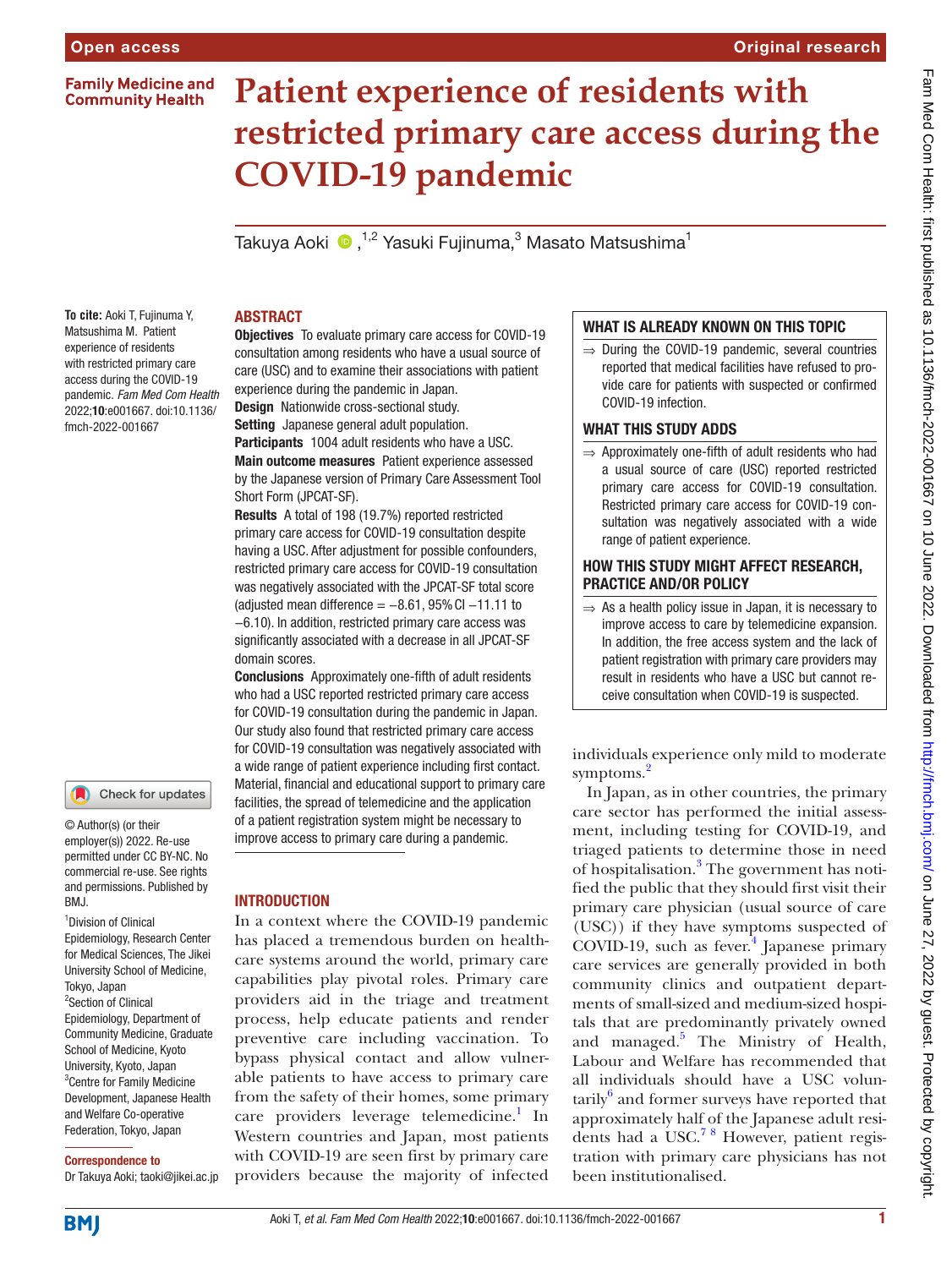During the pandemic, several countries reported that medical facilities have refused to provide care for patients with suspected or confirmed COVID-1[9](#page-5-6) infection.<sup>9</sup> This means that not only residents who do not have a USC but also those who have a USC may have restrictions in accessing COVID-19 care. In Japan, some medical institutions, including primary care facilities, have been rejecting possible COVID-19 patients; therefore, Japan's national and city governments are upping the pressure on medical institutions to take in COVID-19 patients.<sup>1011</sup> The refusal may be due to concerns about cluster outbreaks within medical institutions and lack of staff, space for consultation and equipment to deal with the infections. However, it has not been qualified how much residents' access to COVID-19 consultation is restricted owing to their primary care providers' refusal to see patients with suspected COVID-19. Furthermore, whether restricted primary care access during the pandemic is associated with patient experience has not previously been investigated. Patient experience is the core quality measure of patient-centredness, which is globally deemed to be one of the core aims of a healthcare system.<sup>[12 13](#page-5-8)</sup>

Therefore, in this study, we aimed to evaluate primary care access for COVID-19 consultation among residents who have a USC and to examine their associations with patient experience during the pandemic in Japan.

## **METHODS**

## Design, setting and participants

The data for this study were sourced from the National Usual source of Care Survey (NUCS), which was conducted in May 2021 during the COVID-19 fourth wave in Japan. The NUCS was a nationwide mail survey that collected data on the USC, patient experience of primary care, healthcare utilisation, health conditions, health-related quality of life and sociodemographic characteristics of a representative sample of the Japanese adult population.[7](#page-5-5) One of the primary research objectives of the NUCS was to evaluate primary care access for COVID-19 consultation among residents who have a USC and to examine their associations with patient experience. In the NUCS, a nationally representative panel in Japan, which was administered by the Nippon Research Center, was used to select potential participants. This panel comprised approximately 70000 residents who were selected using a multistage sampling method and participated in a previous survey of the Nippon Research Center.<sup>[14](#page-5-9)</sup> From the panel, 2000 potential participants aged 20–75 years were selected using stratified sampling by age, sex and residential area. The survey participants received ¥500 gift certificates.

Among adult residents who responded to the NUCS, eligible participants in this study were individuals who had a USC. To identify an individual's USC, the following items were used in the Primary Care Assessment Tool  $(PCAT)^{15}$  and the Medical Expenditure Panel Survey<sup>16</sup>: 'Is there a doctor that you usually go to if you

are sick or need advice on your health?' A participant was considered to have a USC if they were able to identify a physician who practices outside university hospitals. According to a previous national survey conducted by the Japan Medical Association in 2020, the propor-tion of Japanese adults who have a USC was 55.2%.<sup>[8](#page-5-12)</sup> The eligible participants in this study, who have a USC, were considered to be highly representative because we used the resident panel selected by a probability sampling method.

## Measures

#### Patient experience of primary care

The outcome measure in this study was patient experience of primary care assessed by the Japanese version of Primary Care Assessment Tool Short Form (JPCAT-SF).<sup>[17](#page-5-13)</sup> The JPCAT-SF is based on the PCAT, $15$  which was developed by the Johns Hopkins Primary Care Policy Center. This tool is a Japanese version of the PCAT and not a simple Japanese translation of the PCAT. It consists of fewer items than the original version for better usability. A previous study showed that the JPCAT-SF has good reliability and validity.<sup>[17](#page-5-13)</sup> This 13-item tool comprises six multi-item domains addressing the following primary care attributes: first contact, longitudinality, coordination, comprehensiveness (services available), comprehensive-ness (services provided) and community orientation.<sup>[15](#page-5-10)</sup> The JPCAT-SF scoring system is structured as follows: each response on a 5-point Likert scale (1=strongly disagree, 2=somewhat disagree, 3=notsure, 4=somewhat agree and 5=strongly agree) is converted into an item score between 0 and 4. The calculated means of item scores in the same domain were multiplied by 25 to yield domain scores ranging from 0 to 100 points. The JPCAT-SF total score is the mean of the six domain scores and reflects an overall measure of primary care experience, with higher scores indicating better patient experience.

#### Primary care access for COVID-19 consultation

In this study, primary care access for COVID-19 consultation was assessed from the patient's perspective. Restricted primary care access for COVID-19 consultation was defined as impaired access to an individual's USC when COVID-19 was suspected owing to fever during the outbreak. Survey respondents were asked about service availability in their USC using a standardised question 'Please respond to the situation after the outbreak of the new coronavirus. When you have a fever, would someone from your primary care physician's facility see you?' Participants were asked to rate this question on a 4-point scale (1=definitely, 2=probably, 3=probablynot and 4=definitelynot). We developed this question by modifying the items in the first contact domain of the PCAT and reviewing its face validity. Participants were identified as having restricted primary care access if they responded 'definitely not' or 'probably not' to this question.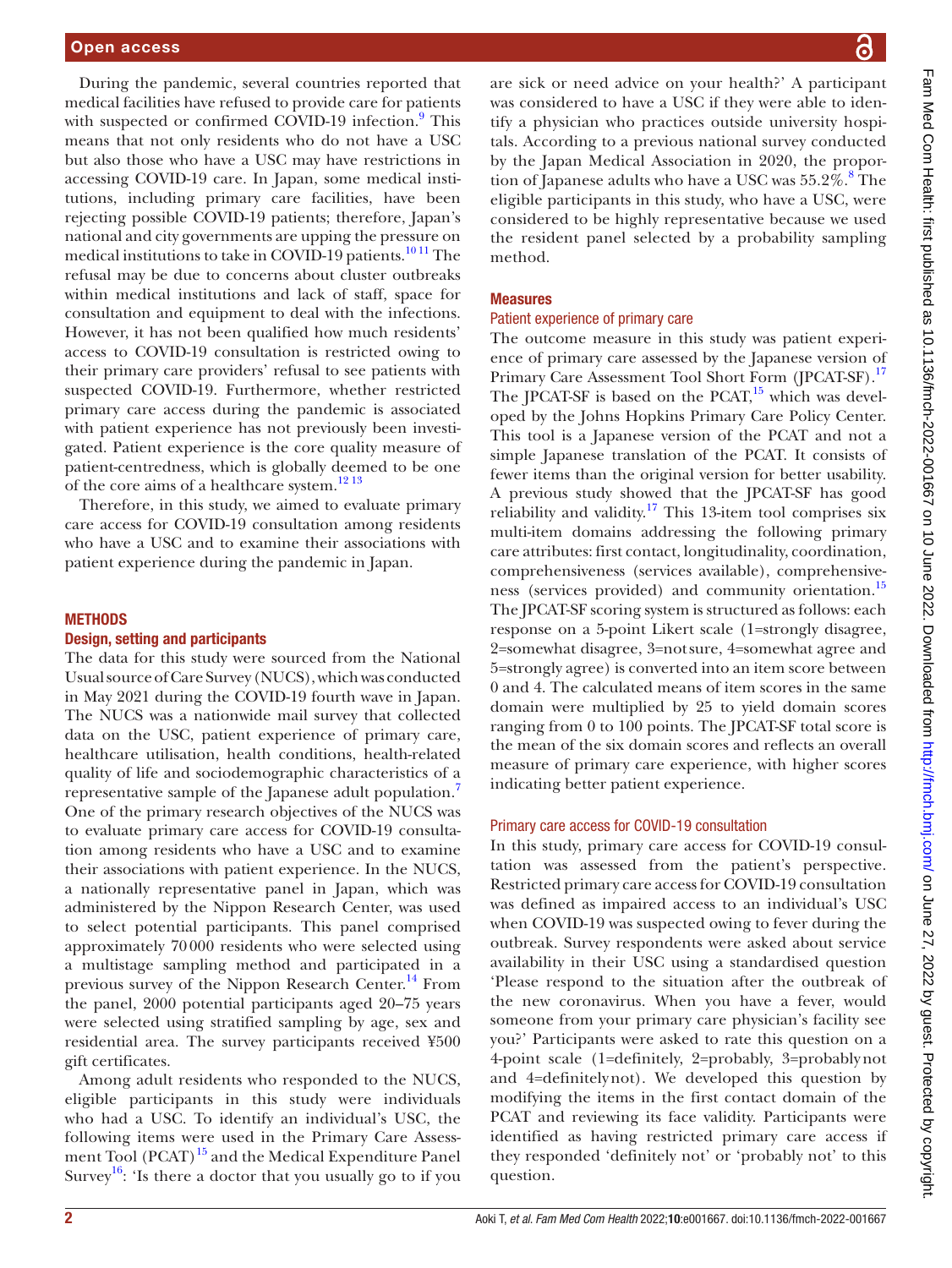# Confounding factors

The potential confounding factors were selected on the basis of previous studies that suggested confounding relationships between primary care access and patient experience.<sup>5</sup>  $18-20$  We assessed the following factors by using a self-administered questionnaire: age, sex, years of education, annual household income, number of chronic conditions, primary care physician location (clinic, hospital, other) and health-related quality of life assessed by the five-level version of the EuroQol five-dimensional questionnaire. $^{21}$  $^{21}$  $^{21}$  We used a validated list of 20 chronic conditions that were created based on previous multimorbidity literature and their relevance to the primary care population<sup>22</sup>: hypertension, depression/anxiety, chronic musculoskeletal conditions causing pain or limitation, arthritis/rheumatoid arthritis, osteoporosis, chronic respiratory disease (asthma, chronic obstructive pulmonary disease or chronic bronchitis), cardiovascular disease, heart failure, stroke/transient ischaemic attack, stomach problem, colon problem, chronic hepatitis, diabetes, thyroid disorder any cancer in the previous 5years, kidney disease/failure, chronic urinary problem, dementia/Alzheimer's disease, hyperlipidaemia and obesity.

## Statistical analysis

Descriptive statistics were obtained for the participants' characteristics and the JPCAT-SF scores. To examine the association between primary care access for COVID-19 consultation and patient experience assessed by the JPCAT-SF total score, we used multivariable linear regression analyses adjusting for confounding factors. In addition, we also performed exploratory analyses to investigate the associations between primary care access and each domain score of the JPCAT-SF using the same models. According to previous studies, a difference of >3 point in patient experience measures linearly scaled to a 0–100 range was considered significant in magnitude with regard to practical importance. $5^{23}$ <sup>24</sup>

For each analysis, we used a two-sided significance level of p=0.05. Missing data for independent and dependent variables were adjusted by applying multiple imputations, with 20 imputations, using a fully conditional specification. Statistical analyses were conducted using R, V.4.1.0 (R Foundation for Statistical Computing, Vienna, Austria; [www.R-project.org\)](www.R-project.org).

## **RESULTS**

#### Participants' characteristics

A total of 1757 individuals out of 2000 adult residents responded to the NUCS (response rate: 87.9%). Among them, we excluded 746 respondents who did not have a USC and seven respondents who did not respond to the survey item regarding access to COVID-19 consultation. We performed analyses of the remaining 1004 eligible participants. [Table](#page-2-0) 1 shows the characteristics of the eligible participants, with or without restricted primary

<span id="page-2-0"></span>

| Table 1<br>Participants' characteristics       |              |                                                                |                   |  |
|------------------------------------------------|--------------|----------------------------------------------------------------|-------------------|--|
|                                                |              | <b>Primary care access for</b><br><b>COVID-19 consultation</b> |                   |  |
|                                                | <b>Total</b> | <b>Not restricted</b>                                          | <b>Restricted</b> |  |
| <b>Characteristic</b>                          | $(N=1004)$   | $(n=806)$                                                      | (n=198)           |  |
| Age, mean (SD), years                          | 53.1 (15.1)  | 53.1 (15.4)                                                    | 53.0 (14.1)       |  |
| Gender, n (%)                                  |              |                                                                |                   |  |
| Female                                         | 541 (53.9)   | 429 (53.2)                                                     | 112 (56.6)        |  |
| Education, n (%)                               |              |                                                                |                   |  |
| Less than high school                          | 36(3.6)      | 29 (3.6)                                                       | 7(3.5)            |  |
| High school                                    | 346 (34.5)   | 277 (34.4)                                                     | 69 (34.8)         |  |
| Junior college                                 | 278 (27.7)   | 224 (27.8)                                                     | 54 (27.3)         |  |
| More than or equal to<br>college               | 320 (31.9)   | 257 (31.9)                                                     | 63 (31.8)         |  |
| Data missing                                   | 24(2.4)      | 19 (2.4)                                                       | 5(2.5)            |  |
| Annual household income, n (%),<br>million JPY |              |                                                                |                   |  |
| <3.00 (≒US\$27 000)                            | 168 (16.7)   | 131 (16.3)                                                     | 37 (18.7)         |  |
| $3.00 - 4.99$                                  | 330 (32.9)   | 269 (33.4)                                                     | 61 (30.8)         |  |
| 5.00-6.99                                      | 255 (25.4)   | 201 (24.9)                                                     | 54 (27.3)         |  |
| 7.00-9.99                                      | 165 (16.4)   | 142 (17.6)                                                     | 23 (11.6)         |  |
| ≧ 10.00                                        | 76 (7.6)     | 55 (6.8)                                                       | 21 (10.6)         |  |
| Data missing                                   | 10(1.0)      | 8(1.0)                                                         | 2(1.0)            |  |
| No of chronic<br>conditions, n (%)             |              |                                                                |                   |  |
| 0                                              | 322 (32.1)   | 266 (33.0)                                                     | 56 (28.3)         |  |
| $\mathbf{1}$                                   | 297 (29.6)   | 243 (30.1)                                                     | 54 (27.3)         |  |
| $\geq$ 2                                       | 344 (34.3)   | 270 (33.5)                                                     | 74 (37.4)         |  |
| Data missing                                   | 41 (4.1)     | 27 (3.3)                                                       | 14 (7.1)          |  |
| EQ-5D-5L, mean (SD)                            | 0.88(0.09)   | 0.89(0.08)                                                     | 0.87(0.12)        |  |
| Data missing, n (%)                            | 2(0.2)       | 2(0.2)                                                         | 0(0.0)            |  |
| PCP location, n (%)                            |              |                                                                |                   |  |
| Clinic                                         | 765 (76.2)   | 620 (76.9)                                                     | 145 (73.2)        |  |
| Hospital                                       | 224 (22.3)   | 173 (21.5)                                                     | 51 (25.8)         |  |
| Other                                          | 12(1.2)      | 11(1.4)                                                        | 1(0.5)            |  |
| Data missing                                   | 3(0.3)       | 2(0.2)                                                         | 1(0.5)            |  |

EQ-5D-5L, five-level version of the EuroQol five-dimensional questionnaire; PCP, primary care physician.

care access for COVID-19 consultation. Among the eligible participants, 198 (19.7%) reported restricted primary care access for COVID-19 consultation despite having a USC. Compared with participants without restricted primary care access, those with restricted primary care access had more chronic conditions (≥2 chronic conditions, 37.4% vs 33.5%).

# Primary care access for COVID-19 consultation and patient experience

[Table](#page-3-0) 2 shows the distribution of JPCAT-SF scores. The average JPCAT-SF total score was 45.9 out of 100 points; the most highly scored domain was longitudinality (54.4), and the most poorly scored domain was first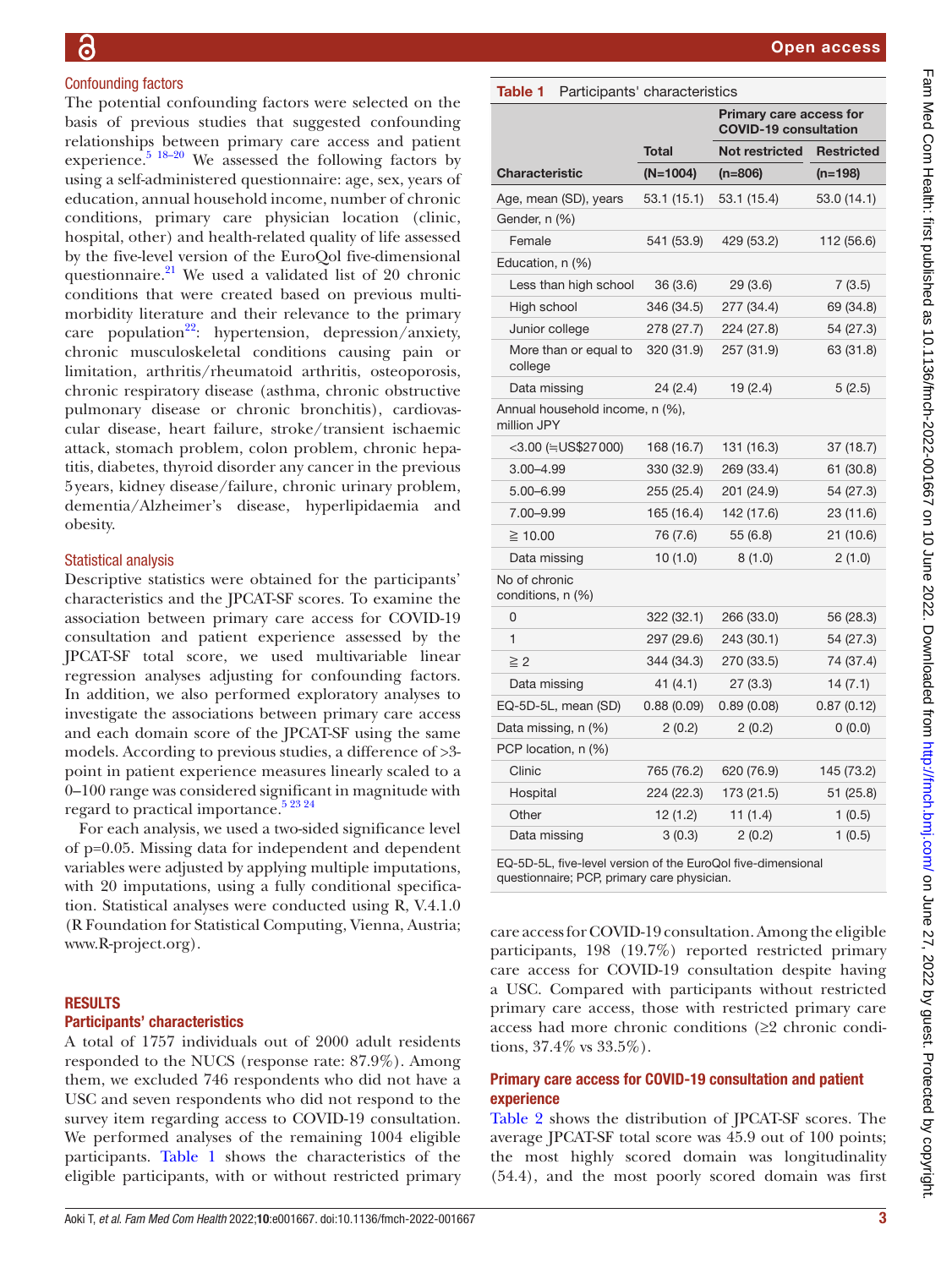# <span id="page-3-0"></span>Table 2 Distribution of JPCAT-SF scores: mean (SD)

|                                        | <b>Total</b> | Primary care access for COVID-19 consultation |                   |          |
|----------------------------------------|--------------|-----------------------------------------------|-------------------|----------|
|                                        |              | <b>Not restricted</b>                         | <b>Restricted</b> | P valuet |
|                                        | $(N=1004)$   | $(n=806)$                                     | $(n=198)$         |          |
| JPCAT-SF total score                   | 45.9 (17.0)  | 47.6 (16.8)                                   | 38.9 (15.8)       | < 0.001  |
| JPCAT-SF domain scores                 |              |                                               |                   |          |
| First contact                          | 32.9(26.3)   | 35.4(27.0)                                    | 22.9(19.9)        | < 0.001  |
| Longitudinality                        | 54.4 (25.9)  | 56.1 (25.7)                                   | 47.2 (25.9)       | < 0.001  |
| Coordination                           | 54.5 (29.7)  | 55.8 (30.0)                                   | 49.1 (27.5)       | 0.004    |
| Comprehensiveness (services available) | 49.7 (26.5)  | 51.8(26.0)                                    | 41.5(27.2)        | < 0.001  |
| Comprehensiveness (services provided)  | 34.4(31.3)   | 35.4(31.7)                                    | 30.1(29.2)        | 0.034    |
| Community orientation                  | 49.8 (19.6)  | 51.5(19.2)                                    | 42.9 (19.6)       | < 0.001  |

\*All scores range from 0 to 100.

†P value by Student's t-test.

JPCAT-SF, Japanese version of Primary Care Assessment Tool Short Form.

contact (32.9). [Table](#page-3-0) 2 also compares the distribution of JPCAT-SF scores with or without restricted primary care access for COVID-19 consultation. The participants with restricted primary care access had lower total scores and all domain scores compared with participants without restricted access.

[Table](#page-3-1) 3 shows the results of the linear regression analyses, examining the association between primary care access to COVID-19 consultation and JPCAT-SF scores as measures of patient experience. After adjustment for possible confounders, restricted primary care access for COVID-19 consultation was negatively associated with the JPCAT-SF total score (adjusted mean difference = −8.61, 95% CI −11.11 to −6.10). In addition, restricted primary care access was significantly associated with a decrease in all JPCAT-SF domain scores. First contact had the strongest association with restricted primary care access

for COVID-19 consultation (adjusted mean difference = −12.26, 95%CI −16.02 to −8.50).

## **DISCUSSION**

This nationwide study in Japan revealed that approximately one-fifth of adult residents who had a USC reported restricted primary care access for COVID-19 consultation owing to their primary care providers' refusal during the pandemic. Our study also found that restricted primary care access for COVID-19 consultation was negatively associated with a wide range of patient experience assessed by the JPCAT-SF. Refusal of COVIID-19 care by primary care providers was negatively associated with not only first contact, which is an attribute related to accessibility, but also with other attributes

<span id="page-3-1"></span>

| Association between primary care access for COVID-19 consultation and patient experience (n=1004)<br>Table 3 |                                  |         |                                  |         |  |  |
|--------------------------------------------------------------------------------------------------------------|----------------------------------|---------|----------------------------------|---------|--|--|
|                                                                                                              | <b>Unadjusted</b>                |         | Adjusted <sup>+</sup>            |         |  |  |
| Outcome*                                                                                                     | Mean difference (95% CI)         | P value | Mean difference (95% CI)         | P value |  |  |
| <b>JPCAT-SF total score</b>                                                                                  | $-8.68$ ( $-11.26$ to $-6.11$ )  | < 0.001 | $-8.61$ ( $-11.11$ to $-6.10$ )  | < 0.001 |  |  |
| JPCAT-SF domain scores                                                                                       |                                  |         |                                  |         |  |  |
| First contact                                                                                                | $-12.33$ ( $-16.35$ to $-8.31$ ) | < 0.001 | $-12.26$ ( $-16.02$ to $-8.50$ ) | < 0.001 |  |  |
| Longitudinality                                                                                              | $-8.90$ ( $-12.89$ to $-4.91$ )  | < 0.001 | $-8.84$ ( $-12.70$ to $-4.97$ )  | < 0.001 |  |  |
| Coordination                                                                                                 | $-6.73$ ( $-11.37$ to $-2.10$ )  | 0.004   | $-6.63$ ( $-11.25$ to $-2.02$ )  | 0.005   |  |  |
| Comprehensiveness (services available)                                                                       | $-10.40$ ( $-14.51$ to $-6.28$ ) | < 0.001 | $-10.34$ ( $-14.48$ to $-6.20$ ) | < 0.001 |  |  |
| Comprehensiveness (services provided)                                                                        | $-5.27$ ( $-10.13$ to $-0.42$ )  | 0.034   | $-5.21$ ( $-10.09$ to $-0.33$ )  | 0.037   |  |  |
| Community orientation                                                                                        | $-8.48$ ( $-11.48$ to $-5.48$ )  | < 0.001 | $-8.34$ ( $-11.38$ to $-5.31$ )  | < 0.001 |  |  |

Reference group: Without restricted primary care access.

†Adjusted for age, sex, years of education, annual household income, number of chronic conditions, EQ-5D-5L and primary care physician location.

EQ-5D-5L, five-level version of EuroQol five-dimensional questionnaire; JPCAT-SF, Japanese version of Primary Care Assessment Tool Short Form.

<sup>\*</sup>All scores range from 0 to 100.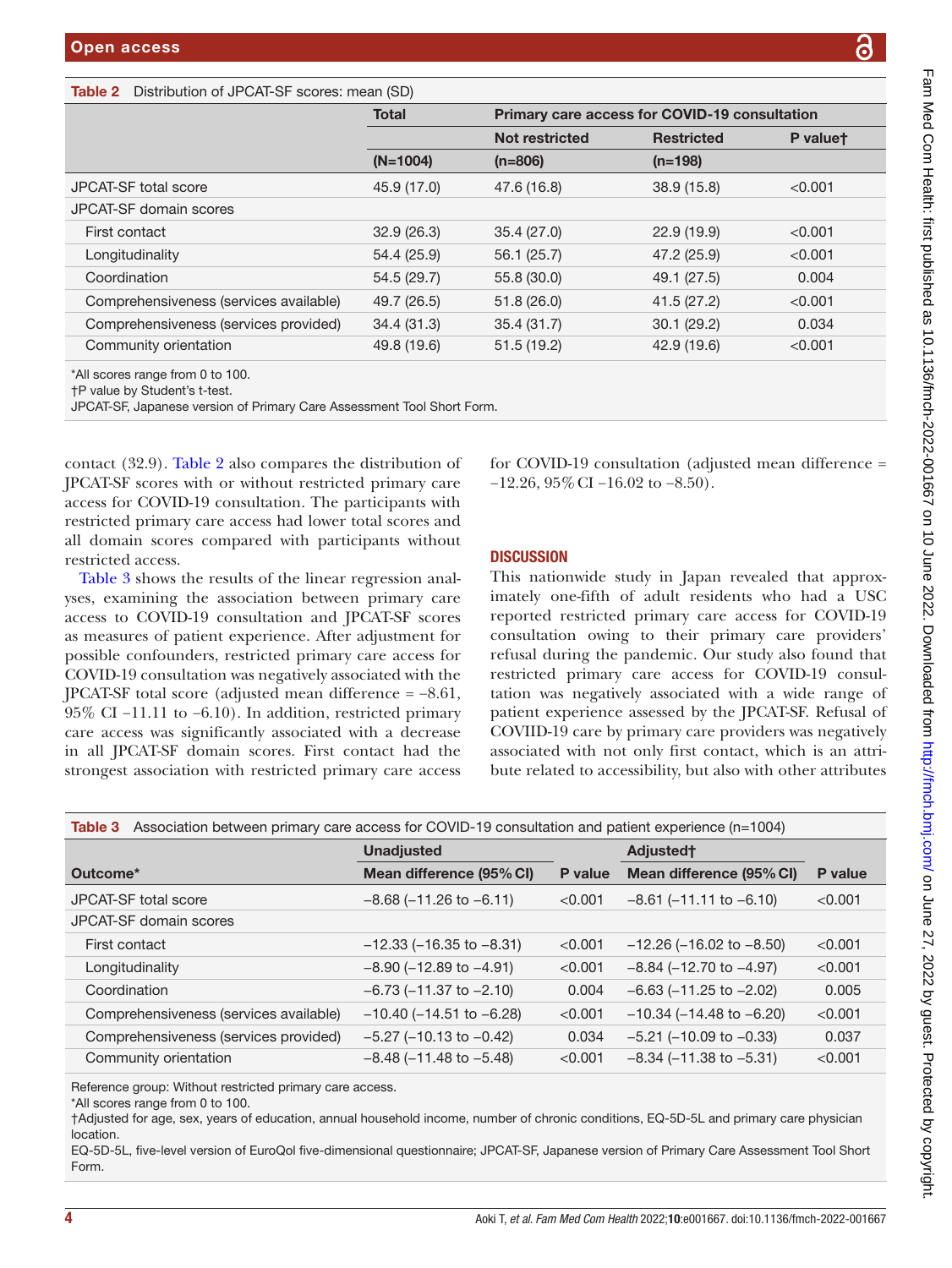including longitudinality, coordination, comprehensiveness and community orientation.

Although there have been domestic and international news reports on the refusal of patients with suspected or confirmed COVID-19 in primary care facilities, few studies have presented specific data. In a previous simulated patient study in primary care facilities in the USA, 20% of participating facilities guided patients with suspected COVID-19 to consultation in an emergency department or COVID-19 hotline.<sup>25</sup> Such a provider's response to COVID-19 may have a broad impact on the residents' experience because COVID-19 is a health issue of great concern to residents. Since primary care attributes such as first contact, longitudinality, coordination, comprehensiveness and community orientation play an important role in COVID-19 care, $^{26}$  the refusal of patients with suspected COVID-19 may have led to residents' evaluation of their primary care provider as lacking in these characteristics. This overall poor primary care experience may lead to poor adherence to treatment of both communicable and noncommunicable diseases, preventive care and inefficient patient behaviours such as bypassing a USC to seek care at higher-level healthcare facilities. $27 -$ 

Our study indicated that timely access to primary care during a pandemic may be a critical issue in improving patient experience. Refusal of COVID-19 patients is not only an issue at the level of medical providers and facilities, but also at the healthcare system. For primary care facilities to respond to the pandemic, they need support from the government and outside medical institutions, such as education on infectious disease care and control, supplying necessary supplies and financial support. As a health policy issue in Japan, the application and spread of telemedicine have been slow even during the pandemic. $31$  Therefore, it is necessary to improve access to care by telemedicine expansion while considering the quality, safety and equity of care, especially for vulnerable people who have multimorbidity. In addition, the free access system and the lack of patient registration with primary care providers may lead some primary care providers not to responsibly manage the health of individual residents, including when COVID-19 is suspected.

To the best of our knowledge, this is the first study to report residents' primary care access for COVID-19 consultation and examine their associations with patient experience in Japan. A key strength of our study is the use of data from a nationwide study, with a sample representative of the Japanese adult population, which allows for generalisation of its results to the wider population. Another strength is the high study response rate compared with other national surveys. The PCAT is a validated and internationally established tool for evaluating patient experience of primary care attributes.

Our study also has several potential limitations. First, our assessment of primary care access was based on residents' perspectives and not on objective data from providers. However, subjective assessment of accessibility is also crucial because it directly relates to healthcare utilisation of residents.[32](#page-5-20) Second, we collected information on access to consultation when limited to fever, a typical symptom of COVID-19, but not for other symptoms and conditions already confirmed as COVID-19. Third, given that the data were cross-sectional, a causal relationship between restricted primary care access and patient experience can definitively not be established. Fourth, this study was conducted in Japan, which does not have a patient registration system for primary care providers, and this should be considered when generalising the results of this study to other countries.

# **CONCLUSIONS**

Approximately one-fifth of adult residents who had a USC reported restricted primary care access for COVID-19 consultation during the pandemic in Japan. Our study also found that restricted primary care access for COVID-19 consultation was negatively associated with a wide range of patient experience including first contact. Material, financial and educational support to primary care facilities, the spread of telemedicine, and the application of a patient registration system might be necessary to improve access to primary care during a pandemic.

Contributors All authors (TA, YF and MM) of the paper contributed the conception or design of the work. TA performed the statistical analyses. TA, YF and MM interpreted the analyses. TA drafted the manuscript. All authors reviewed and edited the manuscript, contributed to the discussion of the data and performed critical review of the manuscript. All authors gave the final approval of the manuscript before submission. TA is the guarantor of the work and accepts full responsibility for the presented content.

Funding This work was supported by JSPS KAKENHI Grant Number JP20K18849.

Competing interests TA reports grants from JSPS KAKENHI, during the conduct of the study; and TA received lecture fees and lecture travel fees from the Centre for Family Medicine Development of Japanese Health and Welfare Co-operative Federation. MM received lecture fees and lecture travel fees from the Centre for Family Medicine Development of Japanese Health and Welfare Co-operative Federation. MM's son-in-law worked at IQVIA Services Japan K.K. which is a contract research organisation and a contract sales organisation. MM's son-in-law works at SYNEOS HEALTH CLINICAL K.K. which is a contract research organisation and a contract sales organisation.

Patient consent for publication Consent obtained directly from patient(s).

Ethics approval The institutional review board of the Jikei University School of Medicine approved this study (approval no. 32-416(10505)). Participants gave informed consent to participate in the study before taking part.

Provenance and peer review Not commissioned; externally peer reviewed.

Data availability statement No data are available. Due to the nature of this research, participants of this study did not agree for their data to be shared publicly, so supporting data are not available.

Open access This is an open access article distributed in accordance with the Creative Commons Attribution Non Commercial (CC BY-NC 4.0) license, which permits others to distribute, remix, adapt, build upon this work non-commercially, and license their derivative works on different terms, provided the original work is properly cited, appropriate credit is given, any changes made indicated, and the use is non-commercial. See: [http://creativecommons.org/licenses/by-nc/4.0/.](http://creativecommons.org/licenses/by-nc/4.0/)

#### ORCID iD

Takuya Aoki<http://orcid.org/0000-0002-8232-2155>

#### REFERENCES

<span id="page-4-0"></span>1 Lee JQ, Loke W, Ng QX. The role of family physicians in a pandemic: a blueprint. *[Health Care](http://dx.doi.org/10.3390/healthcare8030198)* 2020;8:198.